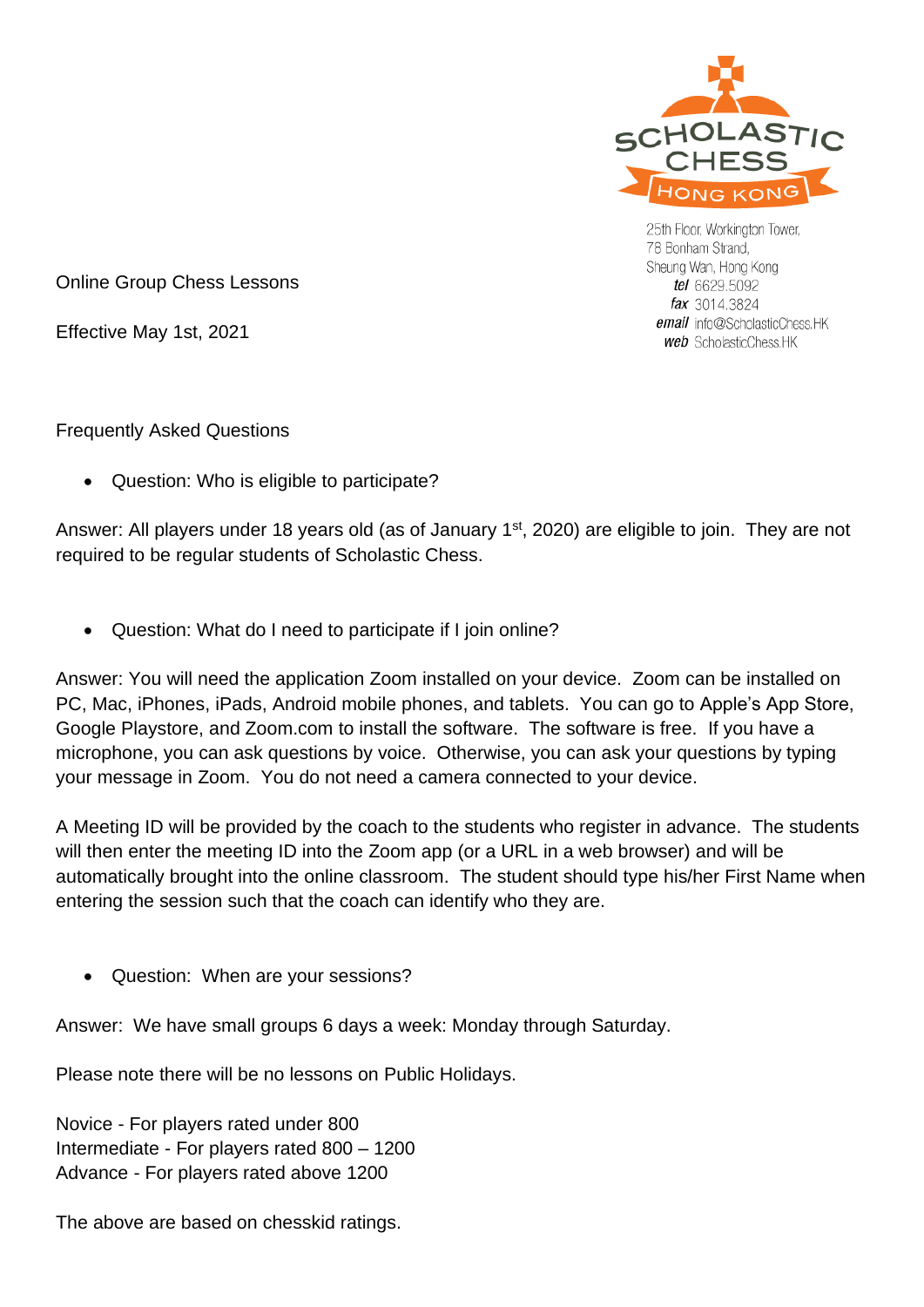| Time               | Monday                                                          | Tuesday                                                         | Wednesday                                                       | Thursday                                                        | Friday                                                          | Saturday     |
|--------------------|-----------------------------------------------------------------|-----------------------------------------------------------------|-----------------------------------------------------------------|-----------------------------------------------------------------|-----------------------------------------------------------------|--------------|
| $10:00 - 10:55$ am |                                                                 |                                                                 |                                                                 |                                                                 |                                                                 | Novice       |
| $11:00 - 11:55$ am |                                                                 |                                                                 |                                                                 |                                                                 |                                                                 | Intermediate |
| $2:30 - 3:25$ pm   |                                                                 |                                                                 |                                                                 |                                                                 |                                                                 | Novice       |
| $3:30 - 4:25$ pm   |                                                                 |                                                                 | Intermediate                                                    |                                                                 |                                                                 | Intermediate |
| $4:30 - 5:25$ pm   | 3 separate<br>classes:<br>Novice /<br>Intermediate<br>' Advance | 3 separate<br>classes:<br>Novice /<br>Intermediate /<br>Advance | 3 separate<br>classes:<br>Novice /<br>Intermediate<br>/ Advance | 3 separate<br>classes:<br>Novice /<br>Intermediate /<br>Advance | 3 separate<br>classes:<br>Novice /<br>Intermediate<br>/ Advance | Advance      |

• Question: How will the lessons be conducted?

Answer: The coach will select several games to review. The games will be selected from the actual games played by those attending the lesson. The players are encouraged to play in between lessons. We have a record of every game and every move on the students' chesskid accounts. If the students do not have a Premium Chesskid account, we would provide one to them. We will also work on chess puzzles and discuss strategies. The objective is to help the students understand how they could help themselves improve as a chess player in a tournament setting. The advice will be tailored to the different levels, hence the need to separate the students into 3 different groups.

• Question: How many students will be in each session?

Answer: There is a limit of 6 students per group.

• Question: What is the cost of participating in these lessons?

Answer: There is a fee of \$200 per student per session. When you register, we will provide you electronic transfer choices, including Paypal, FPS, Bank Transfer, Credit Card, PayMe, WeChat Pay, and Alipay. If a student misses a session, they may make up for it in one of the subsequent sessions on any day, provided the class is not full. Students may register for multiple groups, eg., Monday and Wednesday for example.

• Question: What if I miss a session?

Answer: Students may join a later session (at the same level on a different day as a makeup, provided there is capacity).

• Question: Do I have to play in the tournament to participate in the lessons?

Answer: No. You are not required to play in online tournaments. However, we believe you would get more out of the lesson, as we would then have the chance to review your particular game. We can pick games you played several days ago; they don't have to be